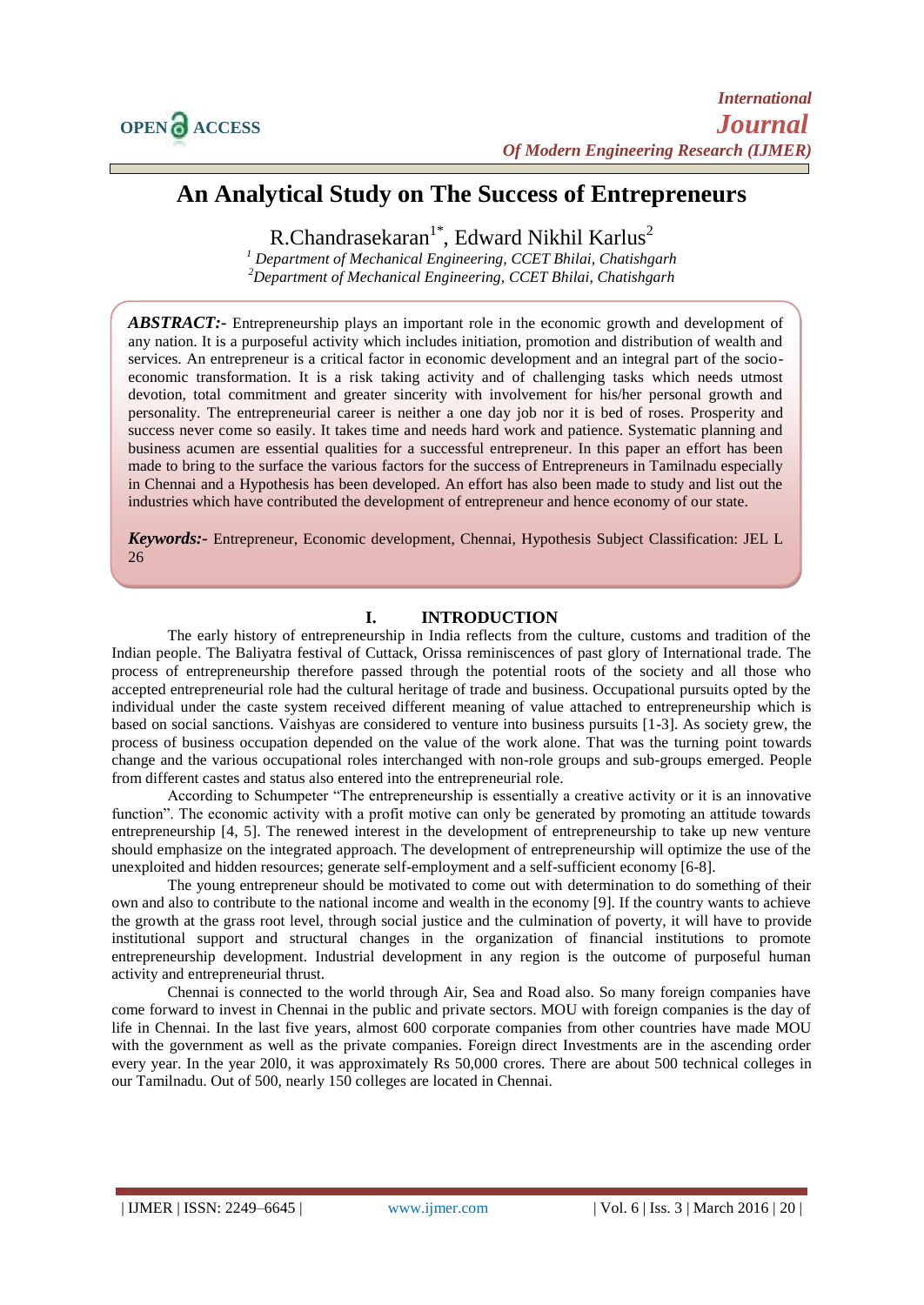# **II. CURRENT SCENARIO OF INDUSTRIAL GROWTH IN CHENNAI**

## **2.1 Automobile Sector**

The following are the products that are being manufactured and exported from Chennai.

(1) Automobiles such as 2 wheelers (T.V.S Suzuki), 4 wheelers such as (Ford, Hyundai and Heavy

commercial vehicles such as Leyland Buses, Tractors for Agriculture sector)

(2) Integral Coach Factory, a Central Government Sector, is the world famous manufacturer of Railway

- coaches. It exports coaches to foreign countries.
- (3) Automobile spares such as spark plug, Brake liners, Brakes, Engines etc…
- (4) Boilers to the power plant are manufactured by Bharat Heavy Electricals Limited.

# **2.2 Information Technology (IT) and Semiconductor Sector**

One of the leading fields seeing a unique potential and development is IT sector. The IT world giants like TCS, Infosys, Wipro, HCL, CTS are all having offices as well as Research and Development centers in Chennai. Hence many engineers who come out from the Institutions become developers and suppliers of software to the above corporate. They also develop and supply software directly to the foreign customers. In the case of semiconductor area, Nokia is the pioneer and also they have manufacturing plant in Chennai. From Chennai, Nokia mobile phones are being sent to nook and corner of the world.

## **2.3 Hotel Industry**

In the case of Hotel Industry, one by name M/S Saravana Bhavan group had only one branch in Chennai 30 years back. Now they have hundreds of branches all over the world (Srilanka, Gulf countries, Malaysia, Singapore, and U.S.A). The following tables show the turnover and number of units that have come up and the number of employments generated in Chennai for the last ten years (Tables 1 and 2).

One can understand the importance of the Chennai the way the developed countries are looking at us now. Recently Ms.Hilary Clinton, Secretary of States, U.S.A visited Chennai and spent two days in Chennai by interacting with all the business magnets. She also interacted with the cultural programs. She has assured to the Chief Minister of Tamilnadu that the U.S will invest in many fields including automobile sector in the coming months.

# **2.4 Hospital Industry**

Chennai is the world hub in health sector. There are many world famous hospitals in Chennai. People across the globe prefer Chennai because of total health care and less expense in comparison with developed countries. This has created a lot of opportunities in employment activity.

Sea foods, Vegetables, Flowers, Fruits and Medical equipments etc. are the some of the other sectors which has created job opportunity and hence entrepreneurship

|         | Table 1. I choninalité of binan scale sector |                                                         |                                     |                                                        |  |  |  |  |
|---------|----------------------------------------------|---------------------------------------------------------|-------------------------------------|--------------------------------------------------------|--|--|--|--|
| Year    | No. of units<br>(million nos.)               | <b>Production (Billion)</b><br>Rs.) (at current prices) | <b>Employment</b><br>(Million nos.) | <b>Exports (Billion</b><br>Rs.) (at current<br>prices) |  |  |  |  |
| 1993-94 | 2.38                                         | 2416.48                                                 | 13.93                               | 253.07                                                 |  |  |  |  |
| 1994-95 | 2.57                                         | 2988.86                                                 | 14.65                               | 290.68                                                 |  |  |  |  |
| 1995-96 | 2.65                                         | 3626.56                                                 | 15.26                               | 364.70                                                 |  |  |  |  |
| 1996-97 | 2.80                                         | 4118.58                                                 | 16.00                               | 392.70                                                 |  |  |  |  |
| 1997-98 | 2.94                                         | 4626.41                                                 | 16.72                               | 444.42                                                 |  |  |  |  |
| 1998-99 | 3.08                                         | 5206.50                                                 | 17.15                               | 489.79                                                 |  |  |  |  |
| 1999-00 | 3.21                                         | 5728.87                                                 | 17.85                               | 542.00                                                 |  |  |  |  |
| 2000-01 | 3.37                                         | 6454.96                                                 | 18.56                               | 599.78                                                 |  |  |  |  |

#### **Table 1: Performance of Small Scale Sector**

## **Table 2: Percentage of SSI in total exports**

| <b>Product</b>            | % of SSI in total exports |
|---------------------------|---------------------------|
| Sports goods              | 100                       |
| Readymade garments        | 90                        |
| Woolen garments, knitwear | 35                        |
| Processed foods           | 65                        |
| Marine products           | 29                        |
| Leather products          | 80                        |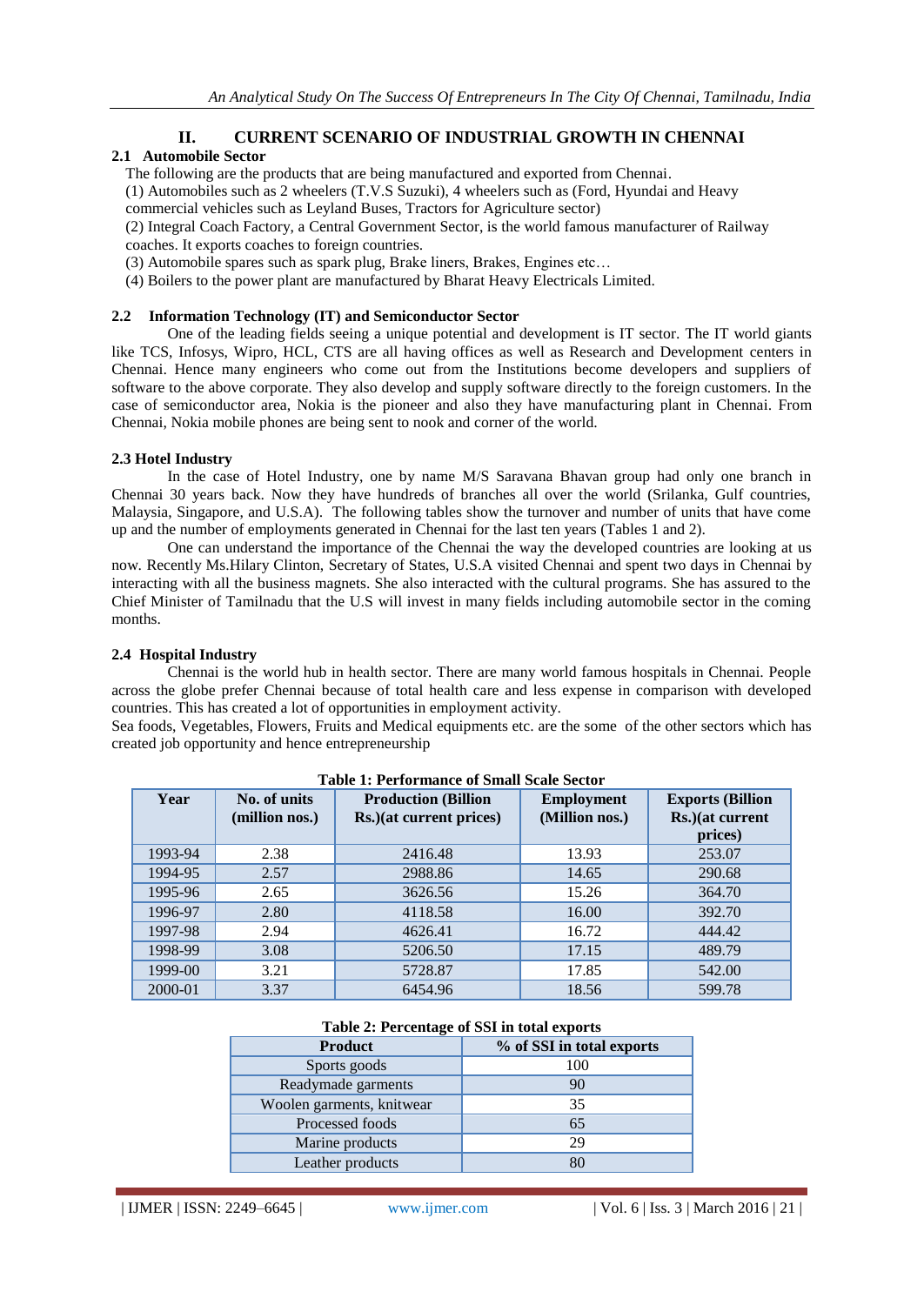## **2.5 Hypothesis**

A Hypothesis has been developed regarding all the products and is presented in a detailed manner in the following sections.

- There is no significant difference between the age and success of entrepreneurs.
- $\triangleright$  There is no significant difference between the Educational qualification and success of entrepreneurs.
- $\triangleright$  There is no significant difference between the Monthly Income and success of entrepreneurs.

#### **2.6 Methodology**

A well-structured questionnaire has been used to collect data. Disproportionate stratified random sampling method has been used in collection of primary data from different entrepreneurs. The area of study is restricted to Chennai. The sample members have been interviewed based on convenience sampling. The data is analyzed using the statistical software (SPSS) and the inferences have been drawn based on the analysis. The inferential analysis on the sample is done by using statistical tools like One-way ANOVA test and t-test.

#### **2.7 Inferential analysis on sample**

The inferential analysis on sample is done by using SPSS. It has used various statistical tools like oneway ANOVA test and t-test.

#### **2.7.1 One way ANOVA showing significant difference between variables**

**Null Hypothesis I:** There is no significant difference between the age of the sample members and success of entrepreneurs.

| <b>Source</b>        | Degrees of<br>freedom | of<br><b>Sum</b><br>squares | <b>Mean squares</b> | <b>F</b> Ratio | $P - Value$ |
|----------------------|-----------------------|-----------------------------|---------------------|----------------|-------------|
| <b>Between group</b> | $\bigcirc$            | 5.064                       | 2.532               |                |             |
| Within groups        | 117                   | 166.526                     | 1.423               | 1.779          | 0.173       |
| <b>Total</b>         | 119                   | 171.59                      |                     |                |             |

**Table 3: ANOVA for significant difference between age and success of entrepreneurs**

#### **Source: Compiled from primary data**

Since the P value is greater than 0.05, the null hypothesis is accepted at 5% level of significance (Table 3). Hence it is inferred that there is no significant difference between the age of the sample member and success of entrepreneurs. It means that it is not the age factor alone which determines the success of the entrepreneurs. **Null Hypothesis II:** There is no significant difference between the educational qualification of the sample members and success of entrepreneurs.

**Table 4: ANOVA for significant difference between educational qualification and success of** 

| entrepreneurs        |                                                                                                  |         |      |        |        |  |
|----------------------|--------------------------------------------------------------------------------------------------|---------|------|--------|--------|--|
| <b>Source</b>        | <b>F</b> Ratio $\vert$ <b>P</b> – Value<br>of<br><b>Mean squares</b><br>degrees of<br><b>Sum</b> |         |      |        |        |  |
|                      | freedom                                                                                          | squares |      |        |        |  |
| <b>Between group</b> | 4                                                                                                | 21.31   | 5.32 |        |        |  |
| Within groups        | 115                                                                                              | 150.27  | 1.30 | 4.0785 | 0.0040 |  |
| <b>Total</b>         | 119                                                                                              | 171.59  |      |        |        |  |

**Source: Compiled from primary data**

Since P value is less than 0.01, the null hypothesis is rejected at 1% level of significance. Hence it is inferred that there is significant difference between the educational qualification of the sample member and success of entrepreneurs (Table 4). It means that the educated people can adopt better strategies to make their business successful in the global era.

**Null Hypothesis III:** There is no significant difference between the monthly income of the sample member and success of entrepreneurs.